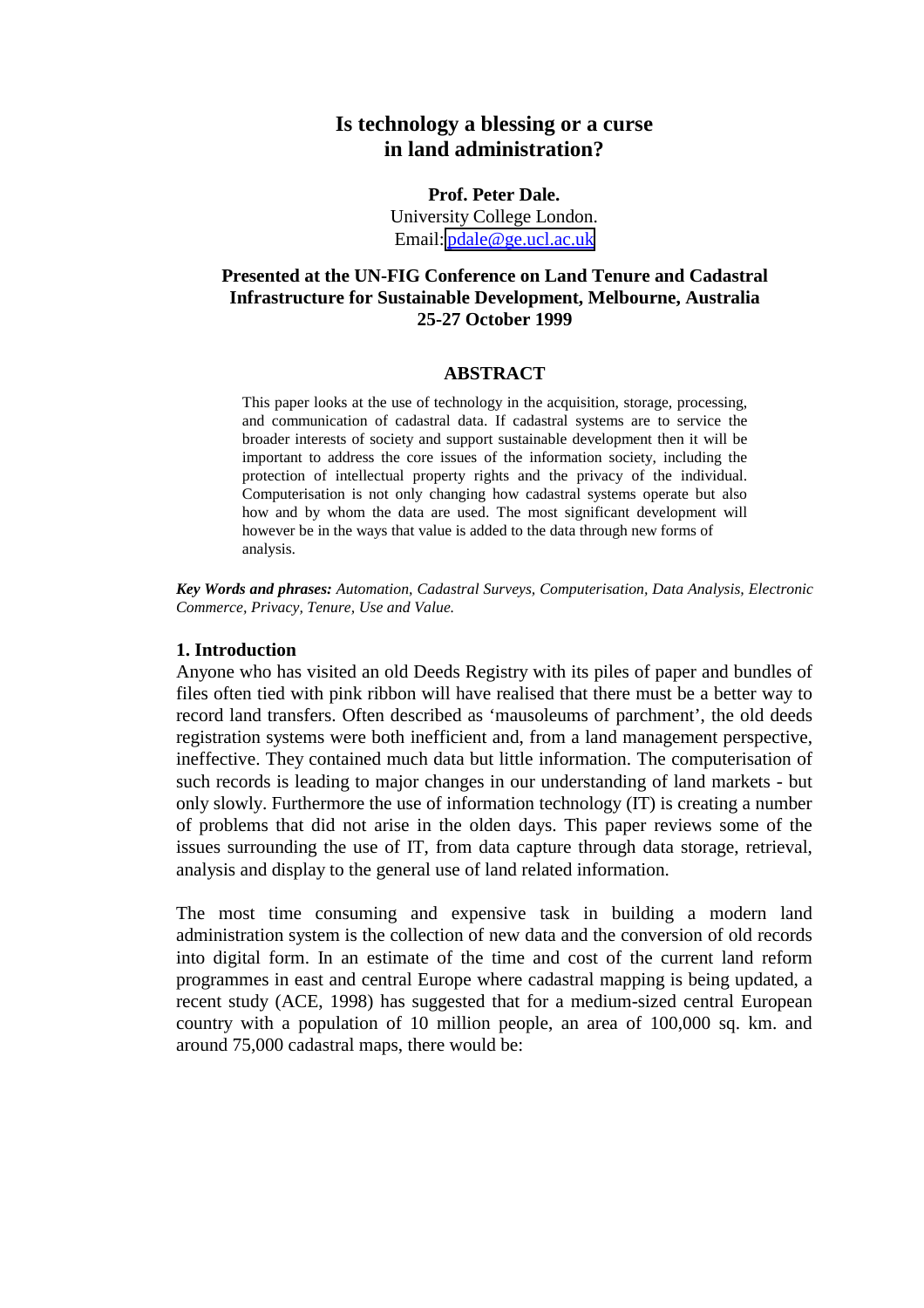| Activity                                                     | Time<br>until<br>completion | High<br>accuracy<br>cadastral<br>mapping |             | Medium<br>accuracy<br>cadastral<br>mapping |
|--------------------------------------------------------------|-----------------------------|------------------------------------------|-------------|--------------------------------------------|
| a. Establishing basic technical infrastructure               |                             | $5 - 10$ years                           | 35m.US\$    | 35m.US\$                                   |
| b. Loading / verifying title data                            |                             | $5 - 7$ years                            | $25m$ .US\$ | $25m$ .US\$                                |
| c. Loading cadastral mapping (high accuracy)                 | 15 years                    |                                          | 1,500m.US\$ |                                            |
| d. Cadastral map data conversion (medium accuracy)           |                             | $7 - 10$ years                           |             | 75m.US\$                                   |
| e. Operational costs at 25 Million US\$ per year             | 10 years                    |                                          | 250m.US\$   | 250m.US\$                                  |
| f. Re-investments / renewal / maintenance<br>at 10% per year | 10 years                    |                                          | 35m.US\$    | 35m.US\$                                   |
| g. Value-added services development                          |                             | $5 - 10$ years                           | $25m$ .US\$ | $25m$ .US\$                                |

**h. Total costs for 10 year period in millions of US\$: US\$ 1,870m. US\$ 445m.**

Similar costs arise in new land titling programmes. World Bank figures suggest that recent major property formalisation projects have had total estimated costs ranging from US\$20 million to more than US\$250 million with loans ranging from US\$2 million (to support feasibility studies) up to approximately US\$100 million (Dale & McLaughlin, 1999). In general these costs have covered:

| 1. institution strengthening: $10 - 15\%$ |               |
|-------------------------------------------|---------------|
| 2. mapping:                               | $20 - 25%$    |
| 3. adjudication and surveying:            | $30 - 50\%$   |
| 4. registration:                          | $20 - 25\%$ . |

Of these, items 2, 3 and 4 have all involved new technologies.

## **2. Data Capture**

The creation of a modern land administration system may involve new surveys of existing or intended land parcels, or the conversion of existing paper records into computerised form. Data capture is not just a technical survey operation since there must be agreement on the ground as to what is being measured, who owns the land and where the boundaries lie. Although technology can help to speed up some of the processes of creating and updating a cadastral system, it is essential that land owners are consulted and are confident in the results of any data acquisition programme. This may also apply when converting existing land information into digital form. Computerisation is expensive not so much in terms of hardware and software but more in terms of the time and effort needed to carry out the conversion processes.

From a purely technical point of view, the compilation of original cadastral plans may be undertaken using ground methods or by aerial survey.

Increasingly global positioning systems (GPS) are being used to densify survey control networks and to fix the position of some property boundaries. The results reduced to rectangular co-ordinate form can then be fed directly into a computer for processing and display. The location of boundary beacons can also be recorded using electronic systems such as the Total Station. The resulting co-ordinate values can be easily processed and stored as evidence in case of boundary disputes or where boundaries are moved or boundary marks are lost and need to be replaced.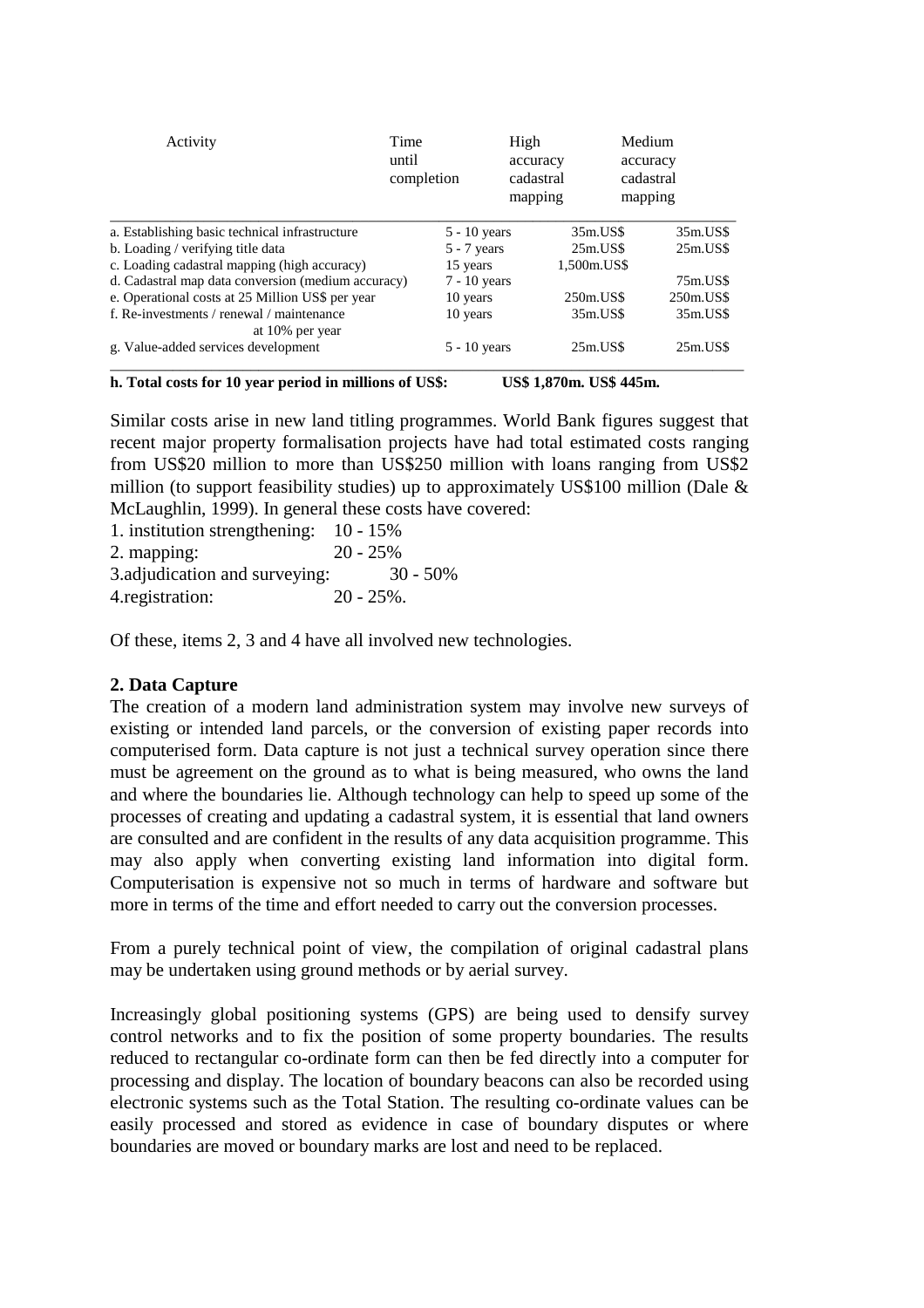GPS is capable of producing a precision of measurement that is in excess of what is needed for land titling or the resolution of boundary disputes. Although high precision surveys currently require more sophisticated technology and data processing than is available from high street shops, the trend is clear. There will be cheap GPS systems that will produce very precise survey measurements and this may in consequence increase the level of disputes between neighbours. In many jurisdictions, the re-location of property boundaries is decided on the basis of evidence in which marks on the ground take precedence over what may be recorded in abstract mathematical form - monuments make better evidence than measurements. As cheaper measurement systems become available this may be reversed and this could result in misunderstanding between neighbours.

The use of aerial or satellite photography provides an alternative approach to recording property boundaries. In the case of aerial photography, as with GPS, high precision measurements can be taken allowing boundary lines to be measured to an accuracy of a centimetre or so. In order to use such techniques, the boundaries of properties must be visible from the air, either in the form of fence or hedge lines or else as markers in the ground that have been painted in such a way as to make them visible from an aircraft. Aerial surveys have the benefit of economies of scale - the more properties that are to be measured at one time the lower the unit costs; conversely if only a few boundary points are to be surveyed, the cost becomes relatively high. Aerial photography, however, facilitates the collection of other data, such as land use or the location of topographic features that may be surveyed at minimal additional cost, justifying the greater expense.

In spite of claims that satellite imagery can be used for cadastral surveying, remote sensing is still too crude a set of tools for such a purpose and, like the use of photogrammetric techniques, addresses only part of the cadastral problem. The key issue is to get neighbours to agree on the ground as to who owns what land. Every boundary must be identified correctly and whereas a synoptic view may meet the needs of general land administrators, remote sensing techniques do not normally satisfy the requirements of land owners or development control officers.

In order to exploit the opportunities created by modern land information systems there must be minimum standards of measurement accuracy and precision. Both ground survey and photogrammetric techniques may be used to achieve these. In the case of initial surveys over a wide area, photogrammetry offers a system for mass data capture at relatively low cost per land parcel.

The crucial issue then becomes one of maintenance and the creation of cost effective ways of keeping the data up to date, carrying out subdivisions or retracing old property boundaries. Neither photogrammetry nor satellite remote sensing is able to contribute much to this part of the process. The maintenance of the cadastral survey framework is therefore still a time consuming and relatively expensive activity that can only be carried out by ground survey.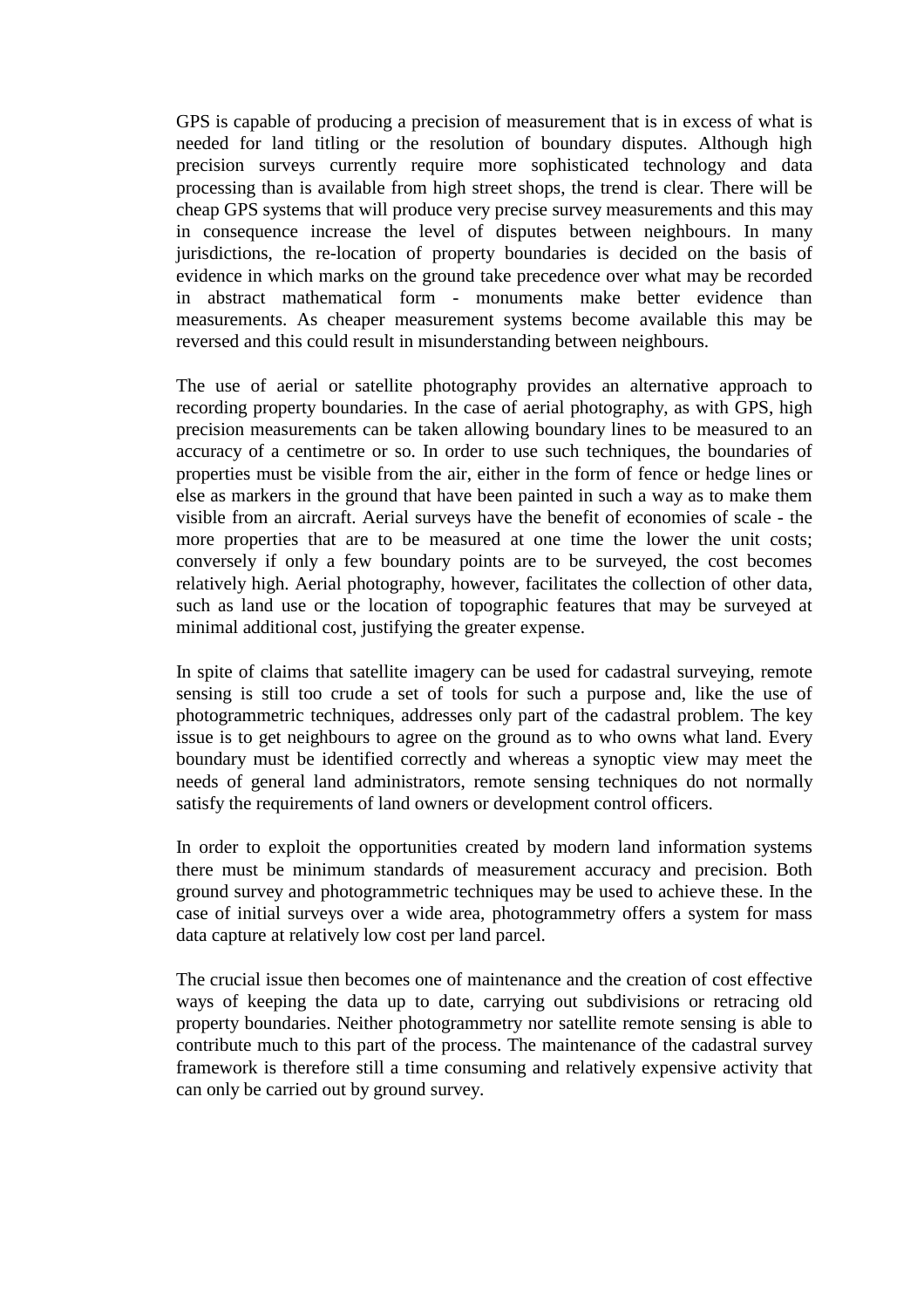The problem of ensuring data are kept up to date also occurs when converting existing land records into digital form. The computerisation of the existing land records is essentially an administrative process that should not change the legal status of any parcel. The electronic record system must however be designed in such a way as to accommodate change as and when formal mutations on the land occur. Conversely it must block changes that are not authorised.

Overall, new surveying technologies have re-awakened the debate about appropriate standards of precision in measurement and how these standards should evolve over time. They have also moved the emphasis for surveyors from measurement to the management of data. Although GPS technology in particular is having an increasingly important impact on the measurement of parcel boundaries and on the construction of property maps, the greatest impact on land administration has come from information-handling technologies rather than from surveying.

## **3. Data Storage and Retrieval**

Good land administration requires access to good land information. The storage of data in computers has become relatively easy once the data have been digitised. The volumes of data for land administration are large but the price of data storage has fallen dramatically over recent years and techniques for the rapid retrieval of data are efficient and effective. The speed of progress has however created challenges since land information may need to be retained for centuries. Many of the technologies of a decade ago are now obsolete and it is in practice impossible to read some old data files since they were written on systems that are incompatible with today's hardware and software.

All land titling data needs to be archived, preferably for hundreds of years back to the root of title. Given that it is often difficult today to read electronic data that were recorded in the 1970s and 1980s, what prospect is there for data now held in electronic form to be readable in for example AD2200? Paper lasts for hundreds if not thousands of years but photographic film does not. Even so, it was not until 1999 that the UK Parliament decided to record its Acts on paper rather than on vellum! Will CD ROM's and such electronic devices be like paper or like film? And whereas humans can read text written in AD1800, will computers in the future have the same capacity for backwards compatibility? Sweden has recently gone over to a full electronic archive but some would regard this as a risky process.

In the old days, a land owner would go to a land registry, ask a clerk to retrieve specific data from the land books and in due course a copy of the register would be provided. Such systems still operate today, for example in Slovenia where it takes one week for the land book officers to respond to queries. Slovenia is currently computerising its system to provide almost instant retrieval of the data and, in due course, there will no doubt be on-line access to the database from a wide area network. The land registries in countries such as Sweden and Austria already operate such networks and the demand from many different sectors of the community for access to their land related data is considerable and growing. Elsewhere, land registries and cadastral offices are moving slowly in the same direction.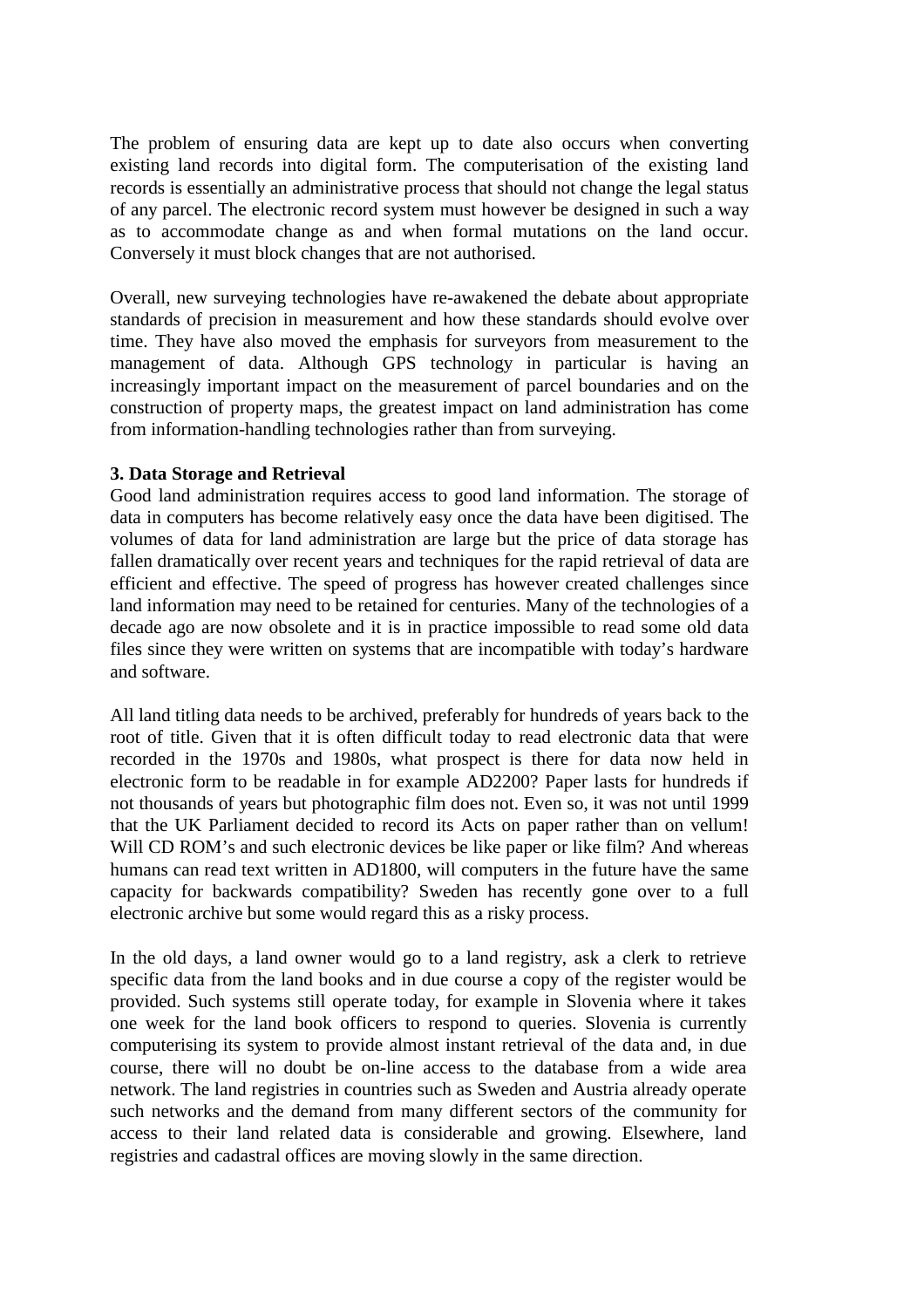The computerisation of the land records is, however, giving rise to concern over who may have access to the data and who may add value to other people's data sets. The European Community, for example, is currently debating the rights and wrongs of access to government-held information. It is seeking to produce guidelines recommending the extent to which the data may be exploited commercially and the protection that should be provided against invasions of privacy. Such issues arise essentially because of computerisation. They are of course not unique to land administration but they are important to resolve before full exploitation of the data becomes possible.

Apart from reducing the costs of data conversion and the problem of maintaining the records up to date at all times, the key issues in data storage and retrieval are institutional, rather than technical and relate to data usage.

## **4. Data Processing**

Almost all cadastral and land registration systems currently focus on record management rather than information exploitation. There has been much promotion of geographic information systems (GIS) but in reality GIS technology has been little used in land administration other than for drawing maps. Computer aided design packages linked to data base technology that allows spatial searching satisfies the basic needs of land administration as currently practised. To date there has been little analysis of the spatial nature of land related data. In addition, the concept of information as a corporate resource has not been accepted and few governments, either national or local, exploit the opportunities created by the land and property data that they hold.

This is in part because the tradition of land registration has been to provide a service concentrating on each individual land parcel as a separate object, in part because until recently a critical mass of data has not been available in computerised form, and in part because there has been a lack of vision about what may be possible.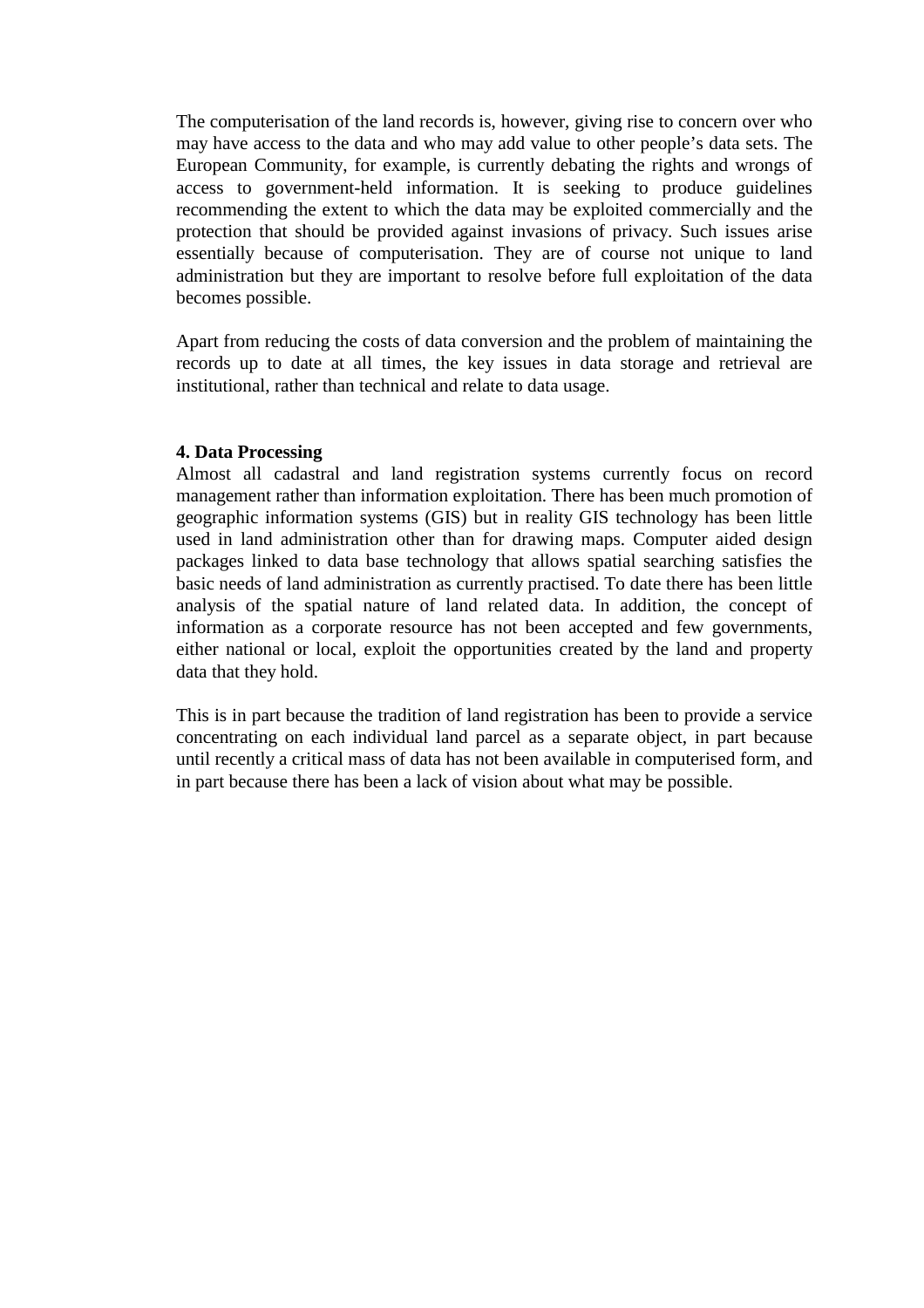There has been a polarisation of attitudes between cadastral surveyors responsible for geometric data, the lawyers concerned with abstract rights in land, the planners focusing on land use rather than value, and the appraisers dealing with market values. The need to integrate all land related data and to analyse them in new ways is only slowly being recognised. The development of land information systems has been driven more by an interest in technology and computer systems than by any attempt to achieve a more holistic approach to the understanding of land and property. Whereas there has been concern to provide a 'one stop shop' point of access to all land and property related data, the comprehensive integration of data has not been a prime objective.

Two approaches to data integration are however emerging. In one the centralised cadastral records are being expanded to encompass a wider range of data (for example by adding additional data fields). In the other the separate identity of each data organisation is being maintained but protocols allow their data to be exchanged or linked with those from other organisations. This is greatly facilitated by the growth of technologies offering inter-operability and by the work of the OpenGIS Consortium. Both approaches allow data layers to be built up and displayed on a screen, the former placing more power and authority at the centre while the latter maintains the responsibility for updating the records with those who have the primary interest in the data. Neither approach is concerned with the land as a whole rather than its separate components.

In many countries land management is still a fragmented process in which cooperation between different agencies is limited or non-existent. Although data integration opens up new ways for analysing land and its constituent parts, the opportunities are being missed for reasons that are in part institutional and in part conceptual. At the institutional level there are problems with information sharing especially in cultures where status and power have been dependent on having exclusive access to particular sets of data. Local and wide area government networks are being developed in some countries but in general land and property information is not treated as a shared resource. All too often the horizontal flow of information within and between government departments and ministries is very poor and in some countries is positively discouraged. Only in the last year or so has the concept of 'joined-up government' begun to be promoted.

There are many obstacles in the way of data integration such as the sharing of costs and benefits in providing and using government data, especially where agencies and sub-agencies have devolved budgets. Uncertainty over how to proceed inhibits the growth of the market in land and property information and reduces the opportunities for departments to recover their costs by selling their data. Additional concern arises over the ownership of data and the extent to which these are subject to copyright. Because of the technical ease with which digital maps, for example, can be copied, new ways of protecting the interests of data providers are having to be developed, resulting in the emergence of use rights rather than ownership rights.

While the laws governing the copyright in individual data sets are now fairly clear, the right to exploit the value of what is added by combining data sets is still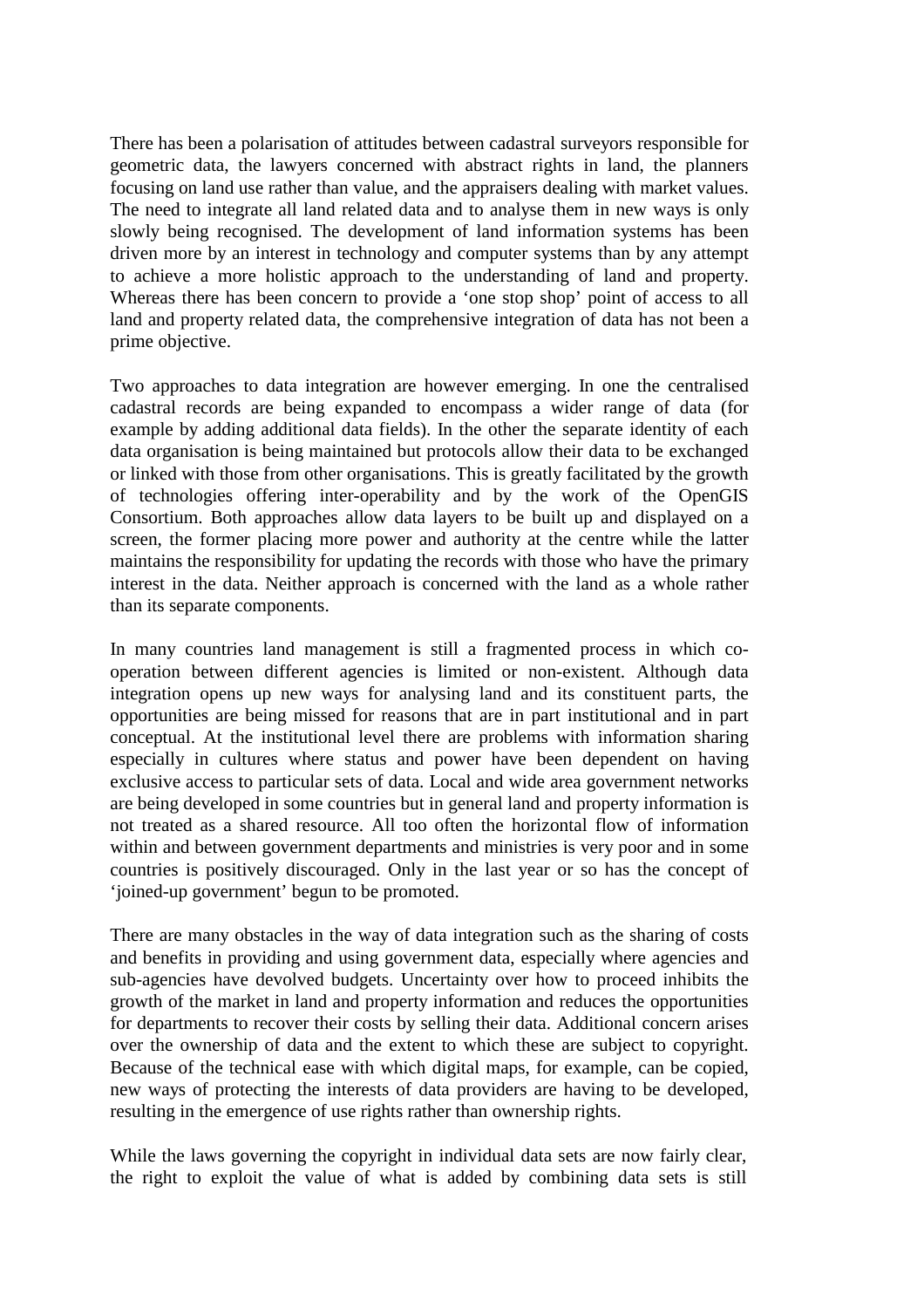uncertain. Given that the key benefit of using GIS technology lies in its ability to add value by combining data from different sources, these legal uncertainties are hampering the development of the information market and hence of the use of the technology.

In many societies there are concerns that greater computerisation will lead to greater invasions of privacy, especially where combinations of data can reveal information that is not in the original data sets. Consider the case of computerised address lists that many commercial organisations now use in support of their business. It is not unreasonable, for example, for the insurance premium on the contents of a house to be related to the level of crime in the area in which it is located. Companies use people's post code to determine the level of their insurance premiums and most people consider this as reasonable. But is it fair if several people in a street fail to pay back money borrowed from a bank and this results in everyone in the neighbourhood being refused the opportunity of a loan? This can happen regardless of the individual's credit-worthiness, on the grounds that he or she lives in an area where there is a high risk of default on repayments.

What constitutes privacy and what rights the citizen has to restrict access to personal data are often obscure. In the UK almost all data are said to be personal, even if the data relate to bricks and mortar since a house can be said to identify its occupants. The use to which personal data are put must be registered in advance of their being collected and these uses are not always possible to foresee. Once the land administration services embark on automating the land transfer process, the whole nature of land information management changes. How much spatial information should be in the public domain and what if any should be the restrictions on its use? Will social attitudes change or will there be opposition to the implementation of labour saving techniques?

Such questions will become more urgent as electronic commerce becomes more common. The land market involves buying or selling property that is a great deal more expensive than a book or a compact disc. The electronic transfer of property rights is technically easy once the data are in digital form but special precautions need to be taken to protect the vendors and purchasers against fraud or mistake. The difficulty lies in ensuring that the transfer is made by the legal owners or their authorised representative. In the old days, documents of transfer had to be 'signed, sealed and delivered' or witnessed for instance by a notary. Electronic signatures can be fraudulently copied hence some people advocate that all land transfers should be personally witnessed by someone authorised so to do, even where there is no notarial system. This will ensure a human check (and hence delay) on what could otherwise be a fully automated process.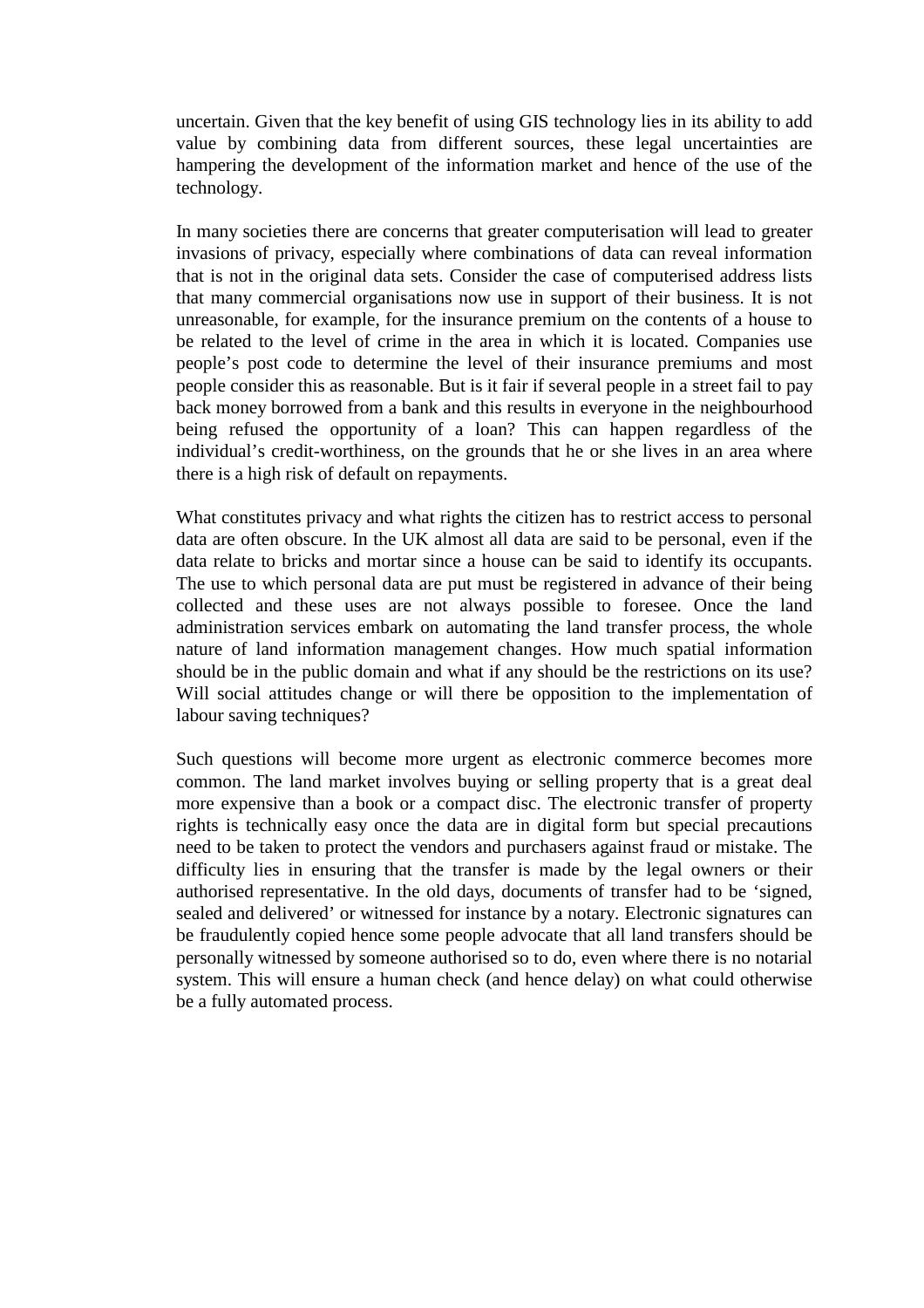Land administration is however about more than land transfers. The processes of data integration referred to earlier are introducing a more radical change to the philosophy of land administration. At the conceptual level it should be self-evident that the way in which land is used affects its value, the manner of use being dictated both by its physical characteristics and planning laws. Conversely, the state of the land market will influence the way in which the land is used and whether for instance it is left derelict or is the focus for construction and development. The form and stability of the real estate ownership rights will likewise affect any property values and the manner in which the land is used.

If there is to be sustainable development then the information about land and property must be managed in a way that allows land resource managers to understand these inter-dependencies. Yet many physical planners say that they are concerned only with the way that space looks and operates and not with what the market will pay for it. Likewise tax authorities ignore the impact that land and property taxes may have on the way that land is used while registrars of title may have no concern other than to record how and by whom the land is currently owned. The new role of land administration is to provide a more holistic view.

Tools to analyse land and property related data are however still crude and inefficient. The prediction of the market value of property, for example, is still more of an art than a science. Land values change over time and space hence in theory they should be amenable to analysis by GIS. In a number of eastern European countries the land tax is being based on objective criteria such as area, soil type, normal rainfall levels etc. that are not directly related to the market price for real property since the latter is so difficult to determine, especially in an immature market. One key element in predicting land prices is the comparison with other market values. These should all be recorded in a comprehensive and up to date land information system such as a multi-purpose cadastre and in future there should be better models for property valuation. There is still, however, little analysis of how such taxes influence land use or what impact they have upon the environment.

In a number of countries, various performance indicators have been developed to measure whether any development is, for example, sustainable but little use of land administration data has been made in the creation of such measures. This is in spite of the fact that so many data sets are now available in computerised form. A great deal of work still needs to be done in the development of models for land and property related activities and to simulate the relationship between human beings and their environment.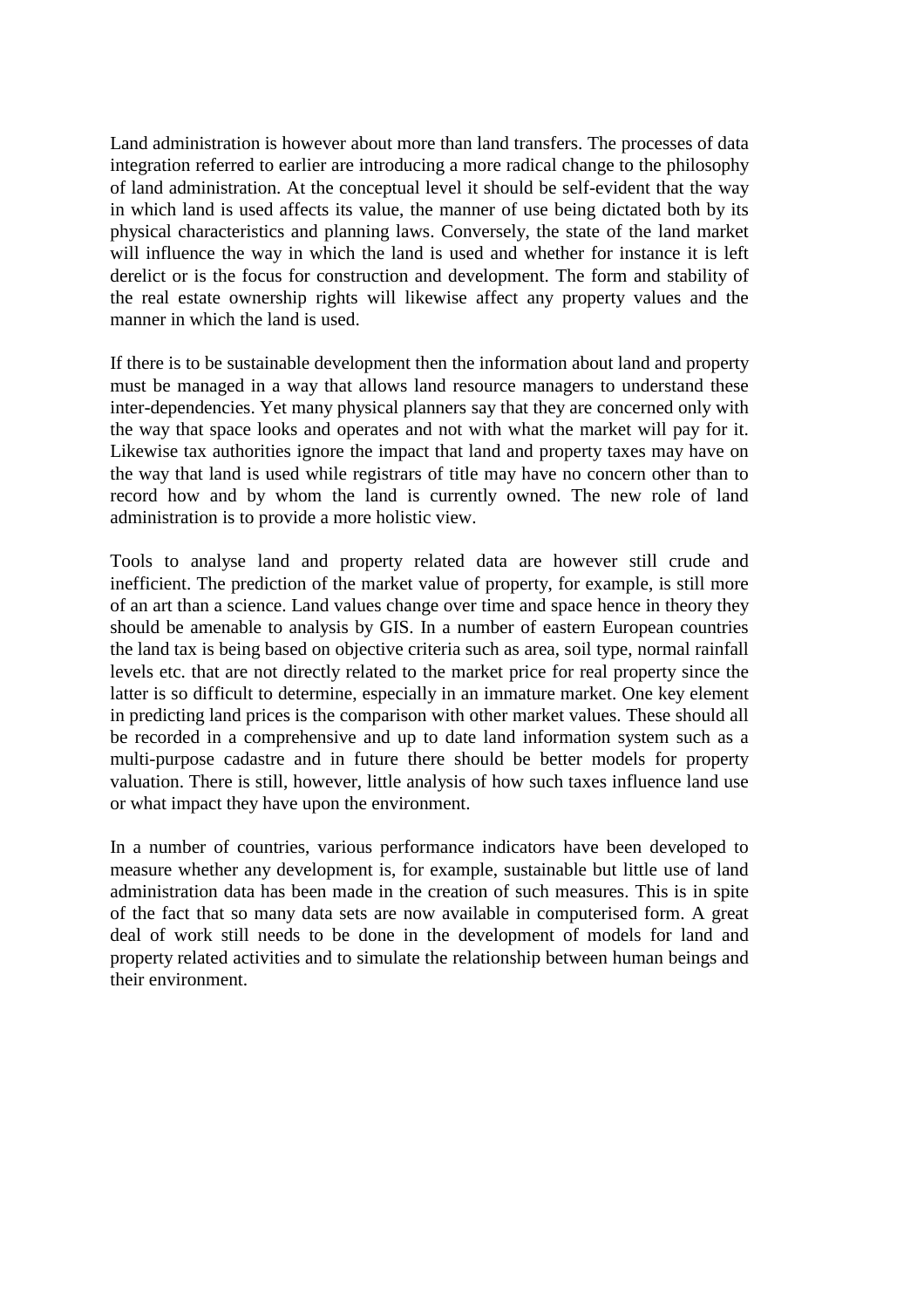### **5. Using Land Related Information**

Land administration systems need to serve the interests of government, of those active in the land market, and of third parties. Computers were first introduced into the land administration field in the early 1960s, some to manage property valuation records and some to support surveying and mapping. Automation of land registry systems began around 1970, especially in Sweden, Australia, and Canada. Computerisation was used to support accounting procedures, to assist in the examination and checking of surveys and survey plans, to prepare automated indexes and, later, to develop land and property databases. The pioneers in delivering land information services, such as in Sweden and New Brunswick in Canada, developed wide area networks to provide access to the data. In Sweden the system has stood the test of time but in New Brunswick a more innovative approach has been adopted using the World Wide Web as a way to access the centralised land records. The popularity of the web as a means of distributing information is accelerating since unlike early networking systems that were essentially text based, web technology allows access to both text and graphics.

As described by Dale and McLaughlin (1999), "In August 1996 Service New Brunswick (SNB) implemented one of the first commercially available on-line land registry systems in the world, a service that provides province-wide access to a series of integrated land data sets. This service, known as the Real Property Information Internet Service (RPIIS), allows clients to access non-confidential, parcel-based information residing at a password protected SNB Internet site. The service supports browsing and viewing of maps and map-related information over the Internet. Users of this service may search for a property by specifying either a textual or graphical attribute such as a place-name or co-ordinate reference. The software allows users to view and query maps and attributes, select display layers, perform 'point in polygon' analysis, and undertake many more core GIS-type operations. Additional textual and multi-media information can be associated with features on the map."

The growth in interest in Internet-based activities heightens the concerns about the prospect of information 'haves' and 'have-nots'. Current statistics suggest that the on-line user community is largely made up of younger professionals and technical specialists. While the situation is slowly changing, many current users of traditional hard copy records and maps may be either unaware or intimidated by the growing availability and use of on-line data products. The gulf between the data rich and the data poor is perhaps even wider than the gulf between the developed and the less developed nations. What is happening in Canada could as well be happening on a different planet as far as some of the nations in Africa are concerned.

They have neither the data nor the processing capability to manage their land as a resource or to optimise land use in their ever growing cities. Technology may help to achieve the goals of such programmes as the United Nations' Agenda 21 or its Global Plan of Action but is only a part of what is needed to solve the complex problems of urbanisation and environmental protection.